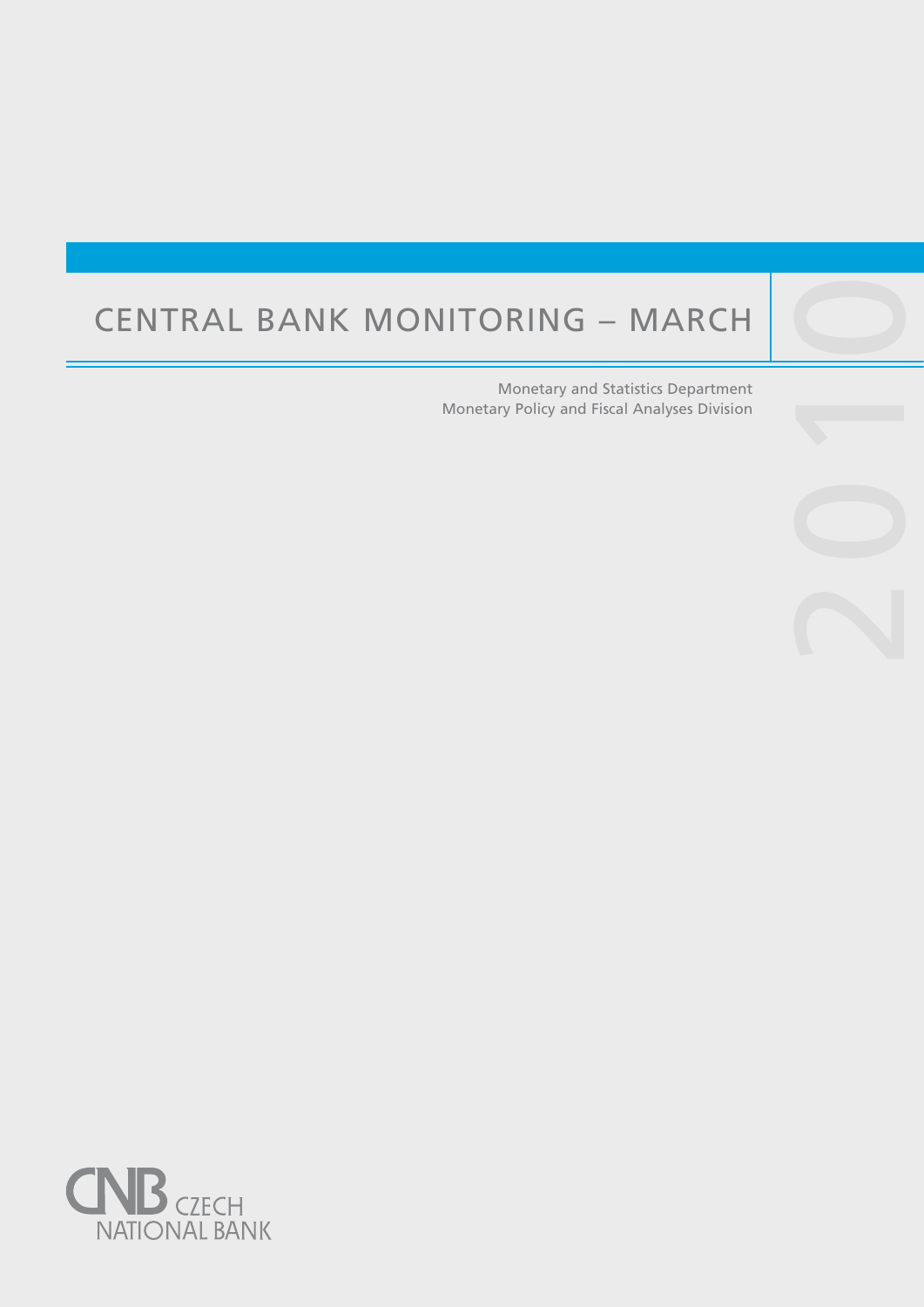# **In this issue**

*During the first quarter of 2010 we were witness to the full roll-out of the exit strategies of the Fed and the ECB. However, most of the central banks we monitor left their basic rates at low levels and continued to use unconventional monetary policy instruments. In some cases, liquidity facilities are still winding down. Economic activity is recovering, but the upswing is very gradual and inflation is rising quite slowly in most countries. At this time of relative quiet, we mark the recent 20th anniversary of the fall of the Iron Curtain by recalling in* Spotlight *the monetary policies of Central and Eastern European countries over the past two decades. Our selected speech is Thomas Jordan's address on Swiss monetary policy.* 

# **1. Latest monetary policy developments at selected central banks**

|                                      | Euro area (ECB)                               | <b>USA (Fed)</b>                     | <b>United Kingdom (BoE)</b>                         |  |
|--------------------------------------|-----------------------------------------------|--------------------------------------|-----------------------------------------------------|--|
| Inflation target                     | $< 2\%$ <sup>1</sup>                          | n.a.                                 | 2%                                                  |  |
| MP meetings<br>(rate changes)        | 14 Jan (0.00)<br>4 Feb (0.00)<br>4 Mar (0.00) | 15-16 Dec (0.00)<br>26-27 Jan (0.00) | 6–7 Jan (0.00)<br>9-10 Feb (0.00)<br>3-4 Mar (0.00) |  |
| Current basic rate                   | 1.00%                                         | $0 - 0.25%$                          | 0.50%                                               |  |
| Latest inflation                     | 0.9% (Feb 2010) $^{2}$                        | 2.6% (Jan 2010)                      | 3.5% (Jan 2010)                                     |  |
| <b>Expected MP meetings</b>          | 8 Apr<br>6 May<br>$10$ Jun                    | 16 Mar<br>27-28 Apr                  | $7-8$ Apr<br>$5-6$ May<br>9-10 Jun                  |  |
| Other expected events                | 10 Jun: publication of<br>forecast            | 14 Apr: publication of<br>Beige Book | 12 May: publication of<br><b>Inflation Report</b>   |  |
| Expected rate movements <sup>3</sup> | $\rightarrow$                                 |                                      |                                                     |  |

#### **Key central banks of Euro-Atlantic area**

 $\sqrt{T}$  ECB definition of price stability;  $2^2$  preliminary estimate;  $3^3$  direction of expected change in rates in coming quarter taken from Consensus Forecast survey.



On the one hand, the Fed, ECB and BoE are still supporting their economies with low interest rates, but on the other hand the Fed and ECB are phasing out their unconventional monetary policy instruments. The **ECB** left its interest rates unchanged. It conducted its last 12M operation in December 2009 and is reducing the numbers of 3M operations. Moreover, the last 6M operation, scheduled for 31 March 2010, will be indexed to the average MRO rate and as from 28 April 2010 the regular 3M operations will be provided at a variable rate (see *News*). The recovery in economic growth has been confirmed but is uneven. Subdued inflation is expected at the monetary policy horizon. The **Fed** closed most of its liquidity facilities and swap lines with other central banks. Purchases of debt instruments are be discontinued in 2010 Q1. Economic activity in the USA is continuing to recover. Household consumption rose slightly but is being hobbled by a weak labour market, slow income growth and tight credit conditions. The **BoE** left its key rate unchanged and bought debt securities. It has now reached the planned amount of £200 billion. Although it did not increase the purchase volume any further, it agreed with the Treasury to create an Asset Purchase Facility (see *News*).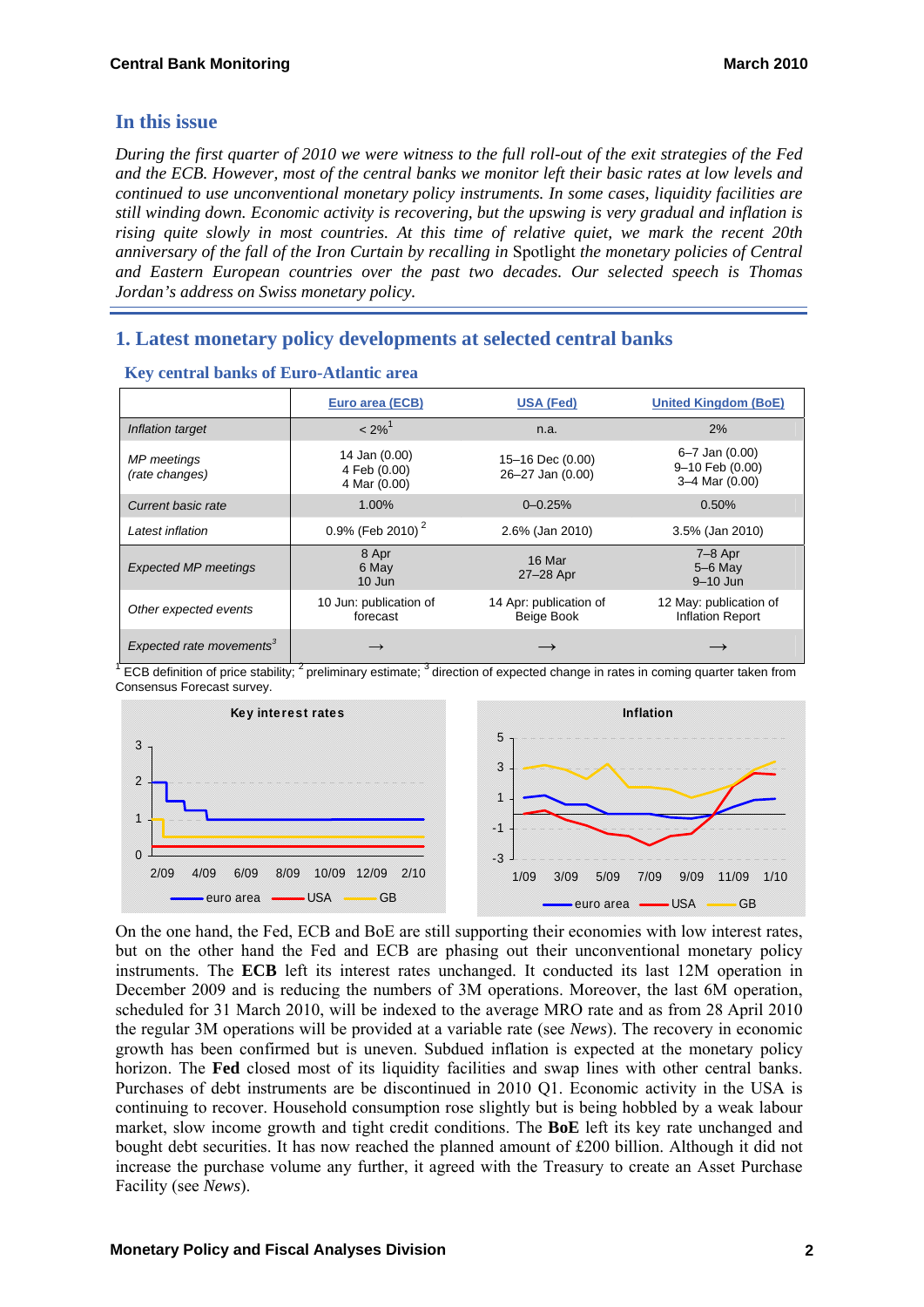|                                      | <b>Sweden (Riksbank)</b>                                | <b>Hungary (MNB)</b>                               | <b>Poland (NBP)</b>                                      |  |
|--------------------------------------|---------------------------------------------------------|----------------------------------------------------|----------------------------------------------------------|--|
| Inflation target                     | 2%                                                      | 3.0%                                               | 2.5%                                                     |  |
| MP meetings<br>(rate changes)        | 15 Dec (0.00)<br>10 Feb (0.00)                          | 21 Dec (-0.25)<br>25 Jan (-0.25)<br>22 Feb (-0.25) | 22-23 Dec (0.00)<br>25-26 Jan (0.00)<br>23-24 Feb (0.00) |  |
| Current basic rate                   | 0.25%                                                   | 5.75%                                              | 3.50%                                                    |  |
| Latest inflation                     | 0.6% (Jan 2010)                                         | 6.4% (Jan 2010)                                    | 3.6% (Jan 2010)                                          |  |
| <b>Expected MP meetings</b>          | 19 Apr                                                  | 29 Mar<br>26 Apr<br>31 May                         | 30-31 Mar<br>27-28 Apr<br>25-26 May                      |  |
| Other expected events                | 20 Apr: publication of<br><b>Monetary Policy Report</b> | 31 May: publication of<br>Inflation Report         | 26 May: publication of<br>Inflation Report               |  |
| Expected rate movements <sup>3</sup> |                                                         |                                                    |                                                          |  |
| Key interest rates                   |                                                         | Inflation                                          |                                                          |  |

#### **Selected central banks of inflation-targeting EU countries**



The **Riksbank** left its key rate at 0.25% in the previous quarter, but expects to increase rates rather sooner than in autumn 2010 as originally expected. The deposit rate remains at -0.25%. Economic activity is showing clear signs of a recovery and inflation is now positive. The low interest rates and expansionary fiscal measures are supporting household consumption, but the recovery in industry still seems weak and lagged. Owing to the weak labour market, the Riksbank also expects subdued inflationary pressures stemming from wage growth.

The **MNB** continued to ease monetary policy, lowering interest rates by 0.25 p.p. three times in a row to 5.75%. The MNB's forecast expects the inflation rate to be above the inflation target until 2010 Q2, mainly because of an increase in indirect taxes. According to the MNB's outlook, a sharp fall in consumption will lead to a decrease in the inflation rate below the inflation target in the next one to two years. Given the continuing decline in domestic demand and only moderate recovery in external demand, the MNB expects the economic recovery in Hungary to be slower than in the other countries of the region. The falling domestic and rising external demand helped Hungary achieve a current account surplus.

The **NBP** left its key rates unchanged. Polish GDP growth continued to recover in 2009 Q4, with the monthly indicators of economic activity confirming this trend. Inflation rose in January, reaching 3.6%. This is slightly above the upper boundary of the tolerance band around the inflation target. The rise in inflation was due to higher fuel prices and partly also to base effects. According to the NBP's February forecast, the expected inflation rate with 50% probability lies in the range of 1.3%–2.2% for 2010, assuming constant interest rates. With the same probability, GDP growth will be in the range of 2.1%–4.1% this year.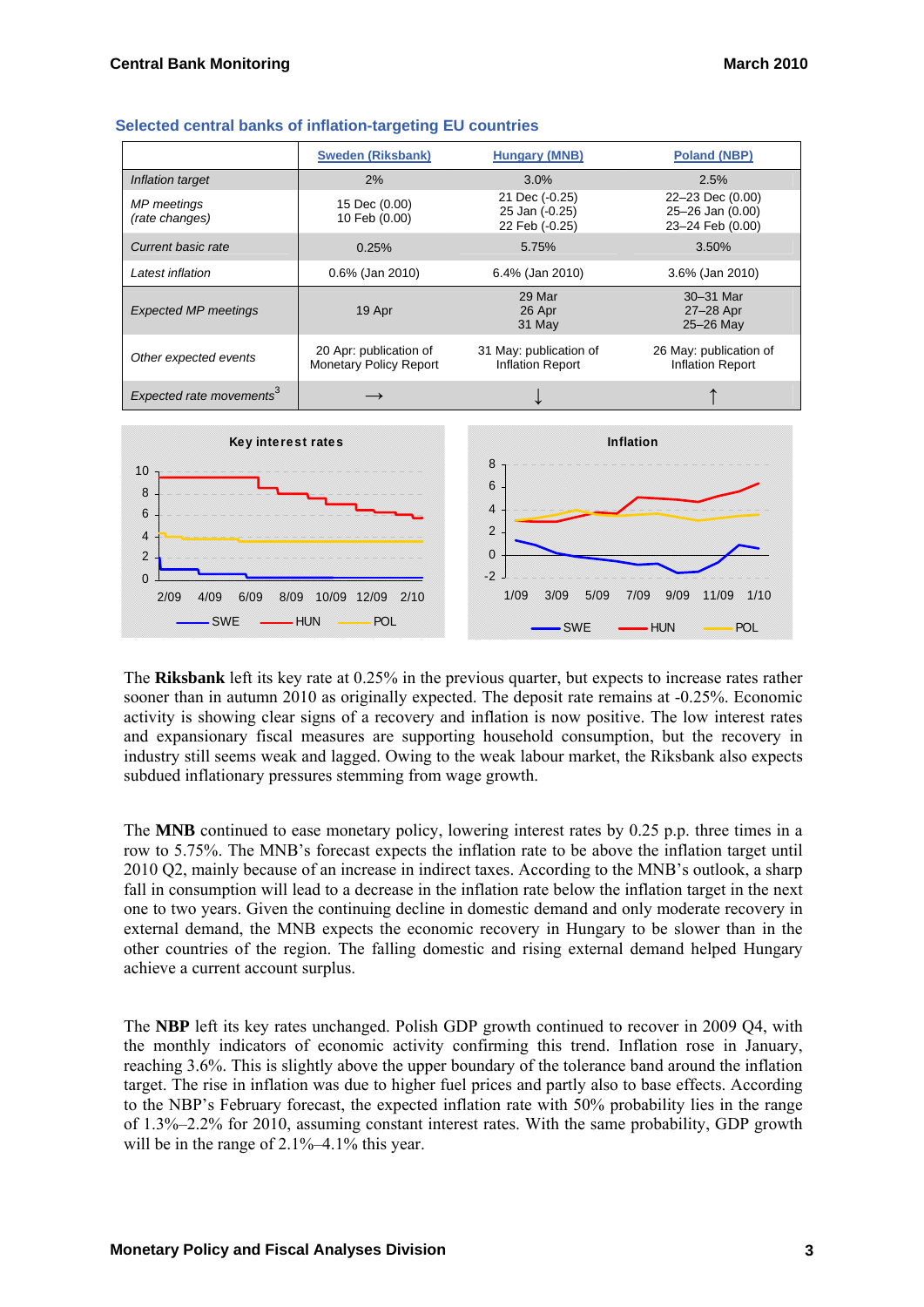| Outer befected minimized an geving countries |                                                         |                                                         |                                      |  |  |
|----------------------------------------------|---------------------------------------------------------|---------------------------------------------------------|--------------------------------------|--|--|
|                                              | Norway (NB)                                             | <b>Switzerland (SNB)</b>                                | <b>New Zealand (RBNZ)</b>            |  |  |
| Inflation target                             | 2.5%                                                    | $< 2\%$                                                 | $2%^{6}$                             |  |  |
| MP meetings<br>(rate changes)                | 16 Dec (+0.25)<br>3 Feb (0.00)                          | 10 Dec (0.00)                                           | 28 Jan (0.00)                        |  |  |
| Current basic rate                           | 1.75%                                                   | $0 - 0.75\%$ <sup>5</sup>                               | 2.50%                                |  |  |
| Latest inflation                             | 2.5% (Jan 2010)                                         | 1.00% (Jan 2010)                                        | 2% (2009 Q4)                         |  |  |
| <b>Expected MP meetings</b>                  | 24 Mar                                                  | 11 Mar                                                  | 11 Mar<br>29 Apr                     |  |  |
| Other expected events                        | 24 Mar: publication of<br><b>Monetary Policy Report</b> | 22 Mar: publication of<br><b>Monetary Policy Report</b> | 11 Mar: Monetary Policy<br>Statement |  |  |
| Expected rate movements <sup>3</sup>         |                                                         |                                                         |                                      |  |  |

#### **Other selected inflation-targeting countries**

 $5$  Chart displays centre of band;  $6$  centre of 1–3% target band.



In December 2009, the **Norges Bank (NB)** increased its monetary policy interest rate for the second time in a row by 0.25 p.p. to 1.75%. The decision was made in the context of rapidly rising property prices and growing private consumption. When communicating the December interest rate hike, the NB said that the previous (i.e. October) rate increase had had a limited impact on bank lending rates. Interest rates remained unchanged at the February meeting. The NB Executive Board's strategy is that the key policy rate should be in the interval of 1.25%–2.25% unless the Norwegian economy is exposed to new major shocks. The new strategy will be made available on 24 March 2010 in the Monetary Policy Report.

Despite favourable news regarding the Swiss economy, its recovery still looks fragile. The **SNB**  left the target interval for its key interest rate (LIBOR on Swiss franc-denominated deposits) unchanged and continued to supply liquidity to the financial system, although it stopped buying Swiss franc private bonds. According to an official communication, the SNB remains ready to act decisively in the foreign exchange market. According to the SNB's new forecast, the SNB expects inflation of 0.5% in 2010 and 0.9% in 2011.

The **RBNZ** left its key interest rate unchanged at 2.50%. The current outlook for the economy is in line with the December forecast, i.e. economic activity should continue to recover, and the inflation forecast will be within the target range over the medium term. Governor Bollard expects the key rate to stay at the current level until 2010 H2.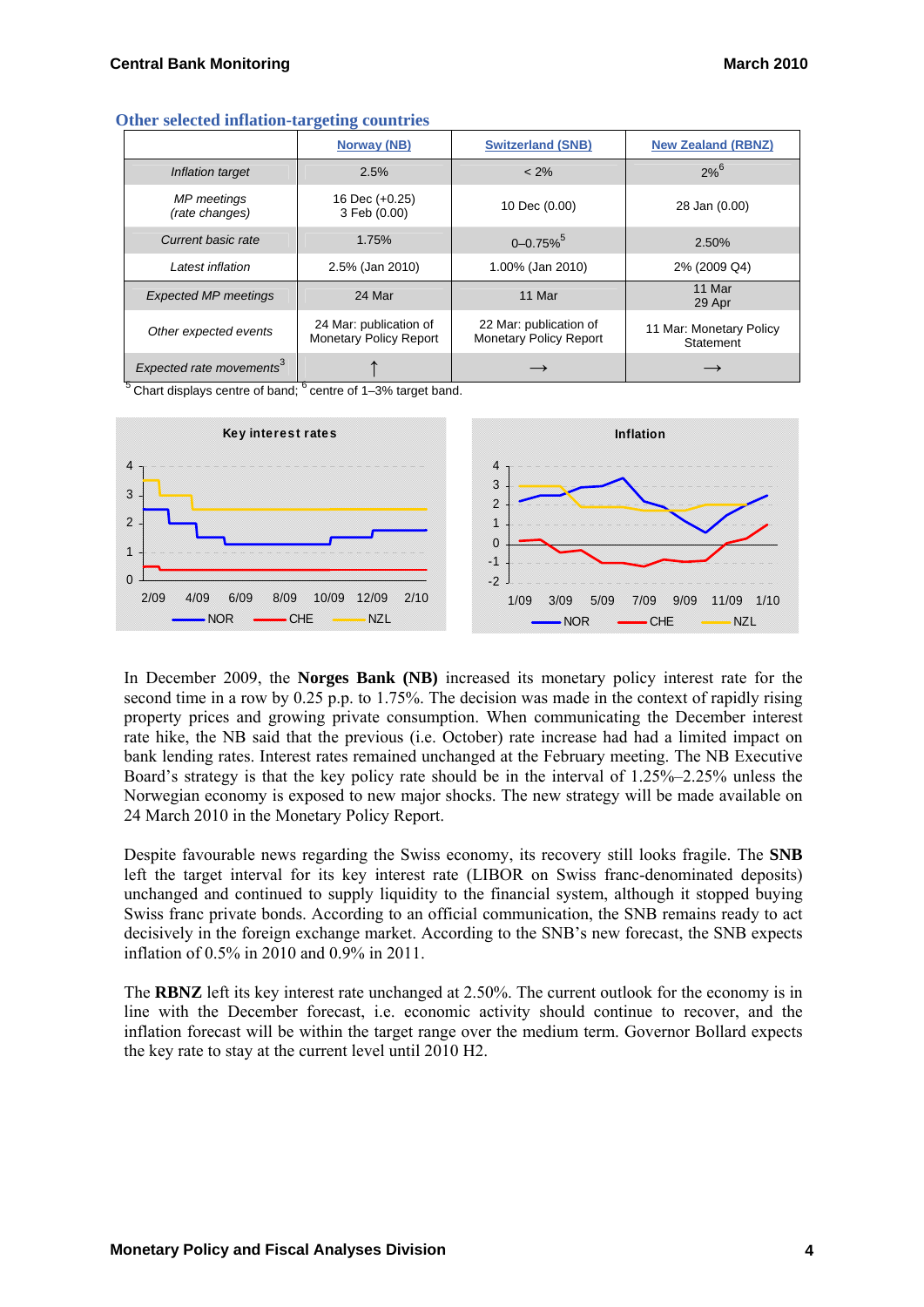## **2. News**

### **[Fed discontinues most liquidity facilities…](http://www.federalreserve.gov/newsevents/press/monetary/fomcminutes20100127.pdf)**

The Fed closed most of its liquidity facilities, credit facilities and swap lines on 1 February 2010. The Term Auction Facilit*y* (TAF) and Term Asset-Backed Securities Loan Facility (TALF) remained in force after this date. They will be discontinued on 31 March 2010 and 30 June 2010 depending on the nature of collateral.

## **[…and modifies terms of discount window lending programmes](http://www.federalreserve.gov/newsevents/press/monetary/20100218a.htm)**

On 18 February, the FOMC approved the following modifications to the terms of its discount window lending programmes. The primary lending rate (i.e. the discount rate) was increased by 0.25 p.p. to 0.75% and the maturity of primary credit loans was shortened from 90 days to overnight. These steps are meant to "encourage" depository institutions to use money market funds rather than relying on discount facilities.

#### **[ECB announces details of refinancing operations](http://www.ecb.int/press/pr/date/2010/html/pr100304_2.en.html)**

On 4 March, the ECB specified details of refinancing operations. The ECB has decided to continue conducting its main refinancing operations (MROs) as fixed rate tender procedures with full allotment at least until 12 October 2010. The regular 3-month longer-term refinancing operations (LTROs) will be conducted as variable tender procedure, starting on 28 April 2010. The amount allotted will be announced. The MRO rate will be used as the minimum bid rate in the 3-month LTROs. On 1 July 2010, the ECB will carry out an additional six-day fine-tuning operation to smooth out the liquidity effect of the 12-month LTRO dated back on June 2009.

#### **ECB closes swap lines**

The European Central Bank discontinued its [US dollar](http://www.ecb.int/press/govcdec/otherdec/2010/html/gc100219.en.html) swap line with the Fed and its [Swiss franc](http://www.ecb.int/press/pr/date/2010/html/pr100118.en.html) swap line with the Swiss National Bank.

#### **BoE Governor Mervyn King sends open letter to Chancello[r…](http://www.bankofengland.co.uk/monetarypolicy/pdf/cpiletter100216.pdf)**

The UK inflation rate reached 3.5% in January 2009, i.e. more than 1 p.p. above the inflation target. As a result, the BoE Governor sent a letter to the Chancellor of the Exchequer as he is required to do by law. In his letter the Governor mentioned three short-run factors that had driven the current measured rate of inflation above the inflation target: an increase in VAT from 15% to 17.5%, a rise in oil prices of 70%, and the effect of the sharp depreciation of sterling in 2007 and 2008, which had fed through to consumer prices.

#### **[…and BoE will continue to purchase assets under modified financing terms](http://www.bankofengland.co.uk/publications/news/2010/008.htm)**

The BoE will continue to purchase high-quality assets, but will now do so on behalf of the Treasury and the purchases will be financed by the issue of T-bills. For this purpose, a [new fund](http://www.hm-treasury.gov.uk/d/ck_letter_boe290109.pdf) has been created through which the BoE will purchase £50 billion of assets. This facility is intended to improve liquidity in credit markets and stimulate the issuance of debt securities by private entities.

#### **[Hungarian central bank introduces tool to support development of domestic mortgage market](http://english.mnb.hu/Engine.aspx?page=mnben_monet_kozlem&ContentID=13722)**

On 8 February, the MNB announced a new monetary policy tool aimed at eliminating the barriers to the development of the mortgage bond market and thereby enhancing financial stability and the efficiency of the transmission mechanism. Under the programme, the MNB will purchase forint mortgage bonds and undertake regulatory initiatives in the mortgage financing area. The MNB will buy domestically issued forint mortgage bonds first in the secondary market and then in the primary market up to a total value of HUF 100 billion. All credit institutions subject to reserve requirements are allowed to participate in the programme, which is expected to be completed on 31 December 2010. The programme is designed to reduce liquidity premia in the mortgage bond markets and support the development of forint mortgage lending.

#### **[Riksbank stops offering 12-month loans](http://www.riksbank.com/templates/Page.aspx?id=43259)**

The Riksbank decided in February to cease offering loans at a maturity of 12 months. Its last operation was held on 22 February 2010. However, the bank will continue to offer variable-rate loans at maturities of three and six months until October 2010. The loans will be offered at slightly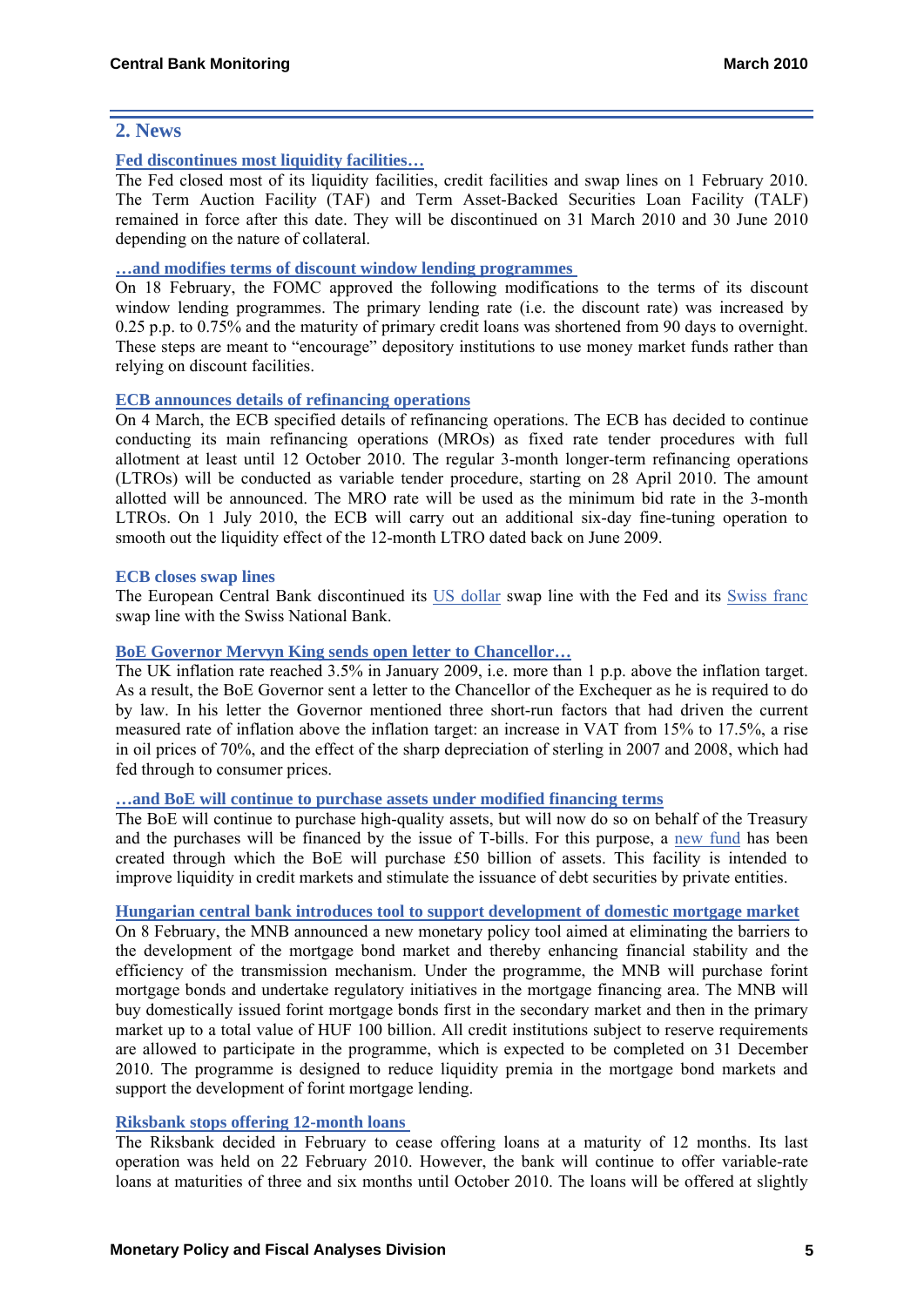higher interest rates than previously, i.e. at the average repo rate plus the original supplement plus a new supplement. For three-month operations this means a new supplement of 5 b.p. on top of the original 25 b.p. and for six-month operations a supplement of 10 b.p. over the original 25 b.p.

## **[Swiss central bank discontinues swaps](http://www.snb.ch/en/mmr/reference/pre_20100118/source/pre_20100118.en.pdf)**

The central banks of Switzerland, Poland, Hungary and the euro area agreed to discontinue EUR/CHF foreign exchange swaps, as demand for liquidity provided by this type of operation had declined. The last swap operation was conducted on 25 January 2010.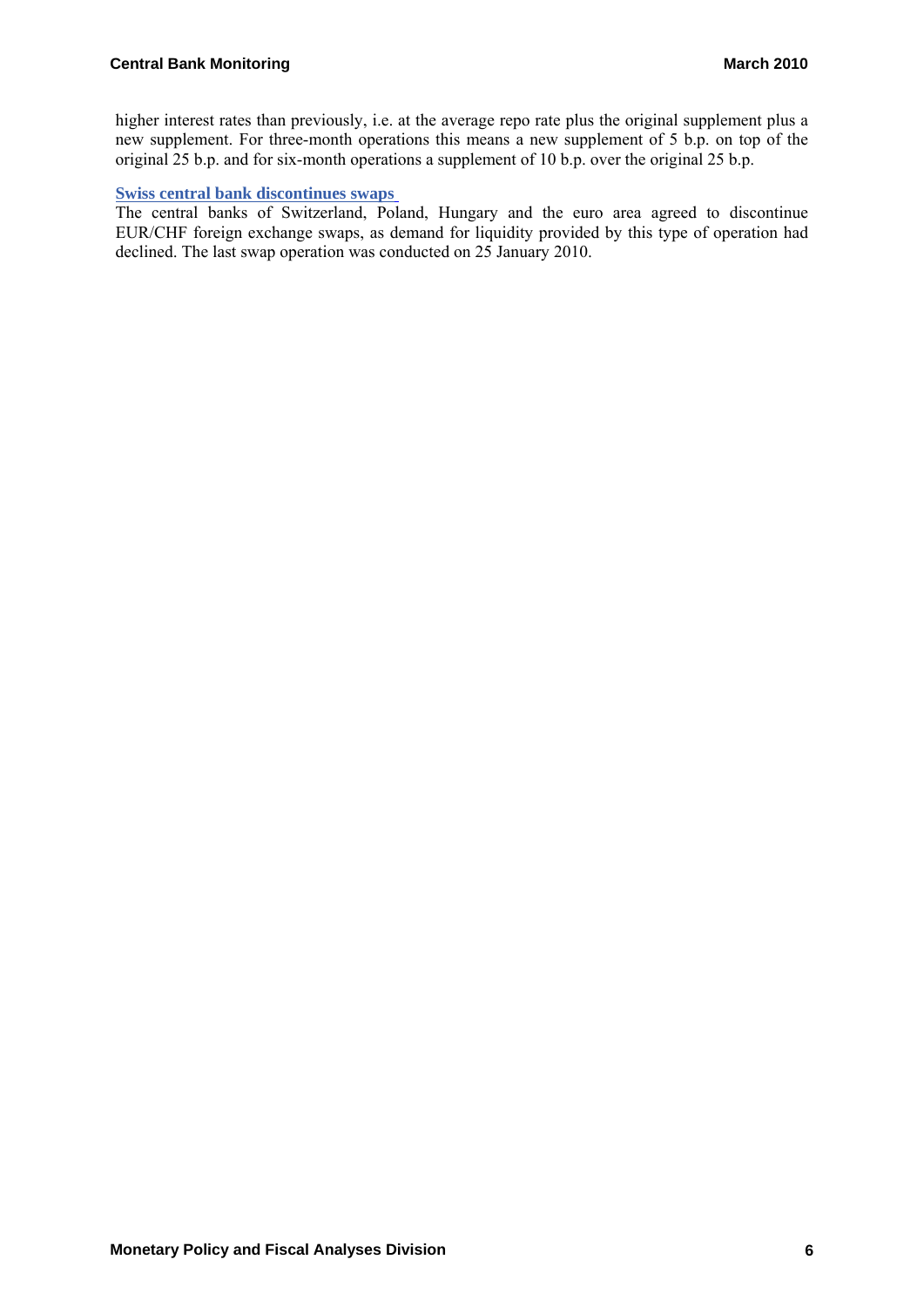# **3. Spotlight: Twenty years of monetary policy in Central Europe**

*In this issue we look deeper into the past than usual. We mark the recent 20th anniversary of the fall of the Iron Curtain by recalling the monetary policies of Central and Eastern European countries over the past two decades. In the late 1980s, the centrally planned economies of Poland, Hungary and the former Czechoslovakia had one-tier banking systems. A so-called monobank (usually falling under the ministry of finance) combined the functions of central bank and commercial banks. Its job was to implement the credit and cash plan. Prices were distorted and exchange rates were set unrealistically. The following paragraphs describe the monetary policy journey travelled by these countries' central banks since then. Despite their similar starting positions at the beginning of the 1990s, the paths they have followed turn out to have been quite diverse, especially in recent years.* 

#### **Restoration of the role of central banks and their initial monetary policy objectives**

The first step towards restoring monetary policy was to separate the central bank and commercial banks, although the latter remained state-owned to begin with. Hungary had already taken this step in 1987, but for the following two years its banks were only allowed to have corporate clients. In Poland, the establishment of commercial banks had been liberalised back in 1982, but it was not until February 1989 that commercial functions were spun off from the central bank. The Czechoslovak State Bank (the central bank of the then Czechoslovakia) was split into several institutions in January 1990. However, the new banking system was not without its problems in any of these countries. The commercial banks were undercapitalised and burdened with large amounts of classified loans, the newly established supervisory authorities were not up to the task, and many more problem loans were granted during the transformation period.

An important monetary policy goal was to combat the high inflation emerging as prices were liberalised as a natural result of insufficient supply, monetary overhang and artificially suppressed consumption and prices during the socialist era.

| Annual inflation rates (in %) |       |      |      |      |      |      |
|-------------------------------|-------|------|------|------|------|------|
|                               | 1990  | 1991 | 1992 | 1993 | 1994 | 1995 |
| HU                            | 29.0  | 34.2 | 23.0 | 22.5 | 18.9 | 28.3 |
| PL.                           | 585.8 | 70.3 | 43.0 | 35.3 | 32.2 | 27.9 |
| CZ                            | 9.9   | 56.7 | 11.1 | 20.8 | 10.0 | 9.2  |
| <b>SK</b>                     | 10.6  | 61.2 | 10.0 | 23.2 | 13.5 | 9.9  |

There were other inflationary factors during the transformation – among them multiple devaluations, wide budget deficits, relaxed bank lending conditions and further price deregulation. Poland saw particularly sharp growth in prices and even hyperinflation in late 1989 and in 1990. In Hungary, prices had been gradually liberalised in earlier years, but even so inflation stayed above 20% in the early 1990s. Inflation in Czechoslovakia peaked in 1991 after the sudden liberalisation of prices and fluctuated around 10% until the mid-1990s, except in 1993 when the introduction of VAT created a one-off inflationary impulse.

The central banks' goals at this difficult time were not entirely clear. In the first years of the transformation there was a need to create financial institutions and markets. Foreign trade turnover and economic output slumped following the collapse of the CMEA markets. Companies had problems selling their products and repaying their loans. As a result unemployment rose, which in turn put strains on national budgets. Besides stabilising the situation, it was therefore also vital to maintain price competitiveness. The push for disinflation had to be balanced with the need to reverse the economic contraction, kick-start economic growth and improve living standards.

#### **Monetary and exchange rate regimes and monetary policy instruments in the 1990s**

Monetary policy strategy was initially based on two main pillars: a fixed exchange rate to act as a nominal anchor, and money growth targets. In Poland, Hungary and Czechoslovakia, however, the monetary aggregate growth targets were really just complementary indicators and were repeatedly overshot. In Poland, a very weak fiscal position hampered the struggle against inflation. In addition, the national debt was monetised by the central bank. The effectiveness of monetary policy was also reduced by high dollarisation of the economy. In Hungary, monetary policy was governed largely by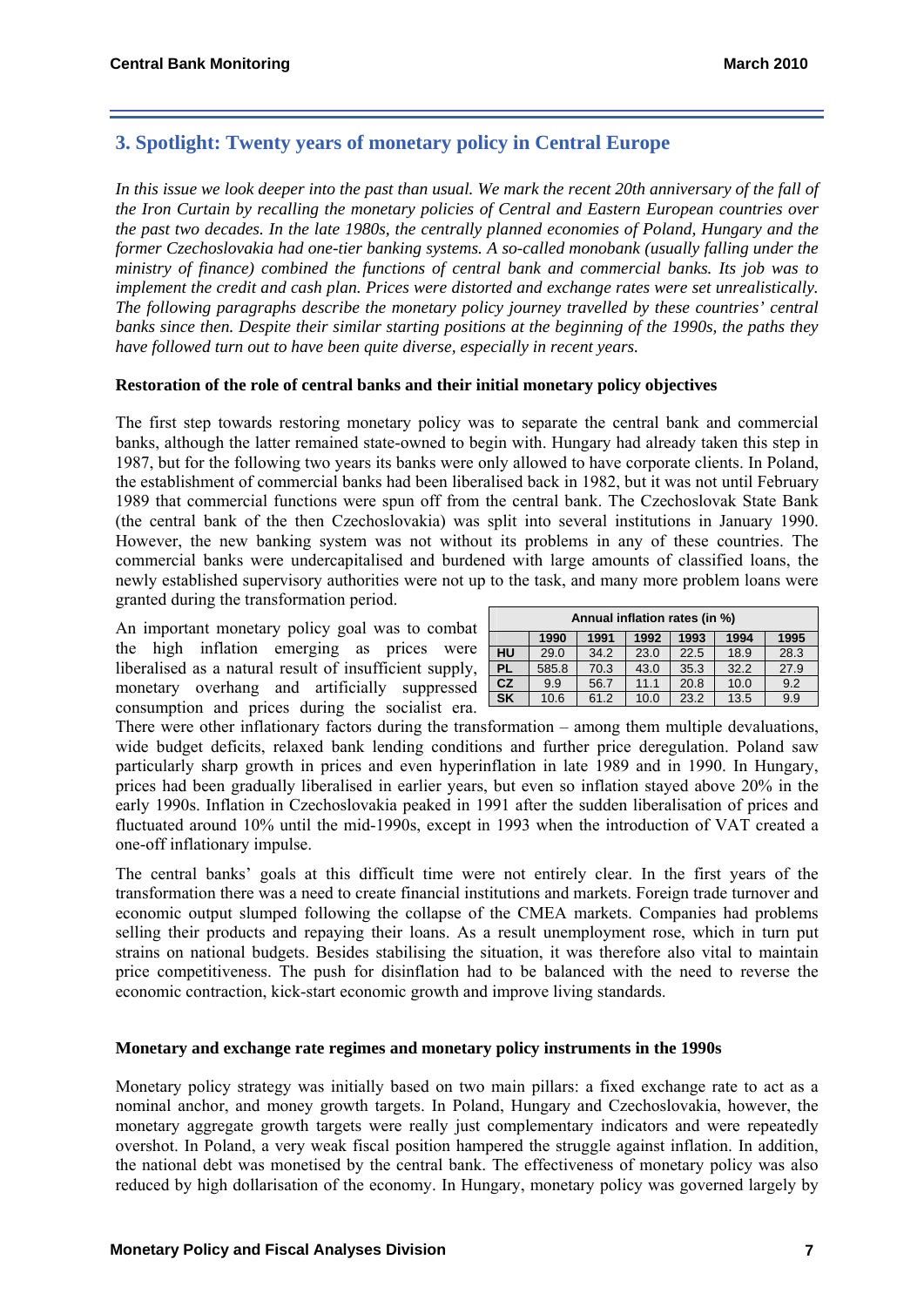external stability considerations. External debt was high. Besides trade deficits, Hungary also had to contend with large budget deficits. The forint was devalued several times in an effort to maintain price competitiveness, but this created inflationary pressures.

As mentioned above, a fixed exchange rate (or a variation thereof) was the central plank of monetary policy for all three states in the first years of the transformation. This was intended to act as a nominal anchor. The exchange rate was simultaneously devalued to help redirect exports to Western markets. In Poland, the exchange rate was pegged initially to the dollar and later to a basket of five currencies containing the dollar and European currencies. After the devaluation, Poland introduced a crawling peg whereby the domestic currency was periodically devalued by a pre-defined percentage. In 1990, Hungary introduced a fixed exchange rate with a narrow fluctuation band against a basket of nine currencies. The next year, however, the basket was downsized to two currencies. There were frequent minor devaluations and the band was widened slightly. This system operated until 1995, when Hungary, too, switched to a crawling peg with gradual devaluation of the forint. The Czechoslovak koruna was also pegged and was devalued four times in 1990 (by a total of 113% against the currency basket). In 1992, a very narrow fluctuation band of  $\pm 0.5\%$  was allowed. Following the separation of Czechoslovakia in 1993, the new currencies both remained fixed (the number of currencies in the basket was reduced from five to two). In its first year, the Slovak koruna was devalued by 10%. Owing to inflation, however, exchange rates appreciated in real terms in the long run.



Owing to immature financial markets, central banks were initially forced to use direct (administrative) monetary policy instruments – interest rate ceilings/spreads and credit limits/quotas. Refinancing loans were also provided to commercial banks. However, these instruments were not motivating for banks, reduced competition in the market and fostered the emergence of a non-bank financial intermediation system. In 1992–1993 indirect instruments started to be used – initially reserve requirements and later also open market operations (after the creation of capital markets and appropriate securities). These instruments are still used in modified form today.

Internal and external currency convertibility was gradually introduced in these countries. Current and capital account liberalisation also took place as part of the liberalisation of cross-border financial flows, partly in an effort to join international organisations (the OECD). Amid fixed/pegged exchange rates and high positive interest rate differentials, however, the capital account liberalisation encouraged large foreign capital inflows. By absorbing the excess supply of foreign exchange, central banks issued banks with additional liquidity, which, however, endangered the money supply growth target. The withdrawal of this excess liquidity led to growth in interest rates, which stimulated the capital inflow even more. This sterilisation trap was most marked in the Czech Republic, which had a fixed exchange rate with a very narrow fluctuation band of  $\pm 0.5\%$ , later widened to  $\pm 7.5\%$ . The pressures spilled over to the current account. The external imbalance, combined with uncertainty about the political situation in May 1997, was probably the direct cause of the subsequent massive outflow of short-term capital and speculative attack on the koruna. The CNB defended the currency by sharply raising interest rates and intervening on a massive scale. In the end, though, the fixed exchange rate had to be abandoned and replaced by a floating rate. The NBS likewise failed to repel speculative attacks on its currency a year later and a floating exchange rate was introduced in Slovakia as well.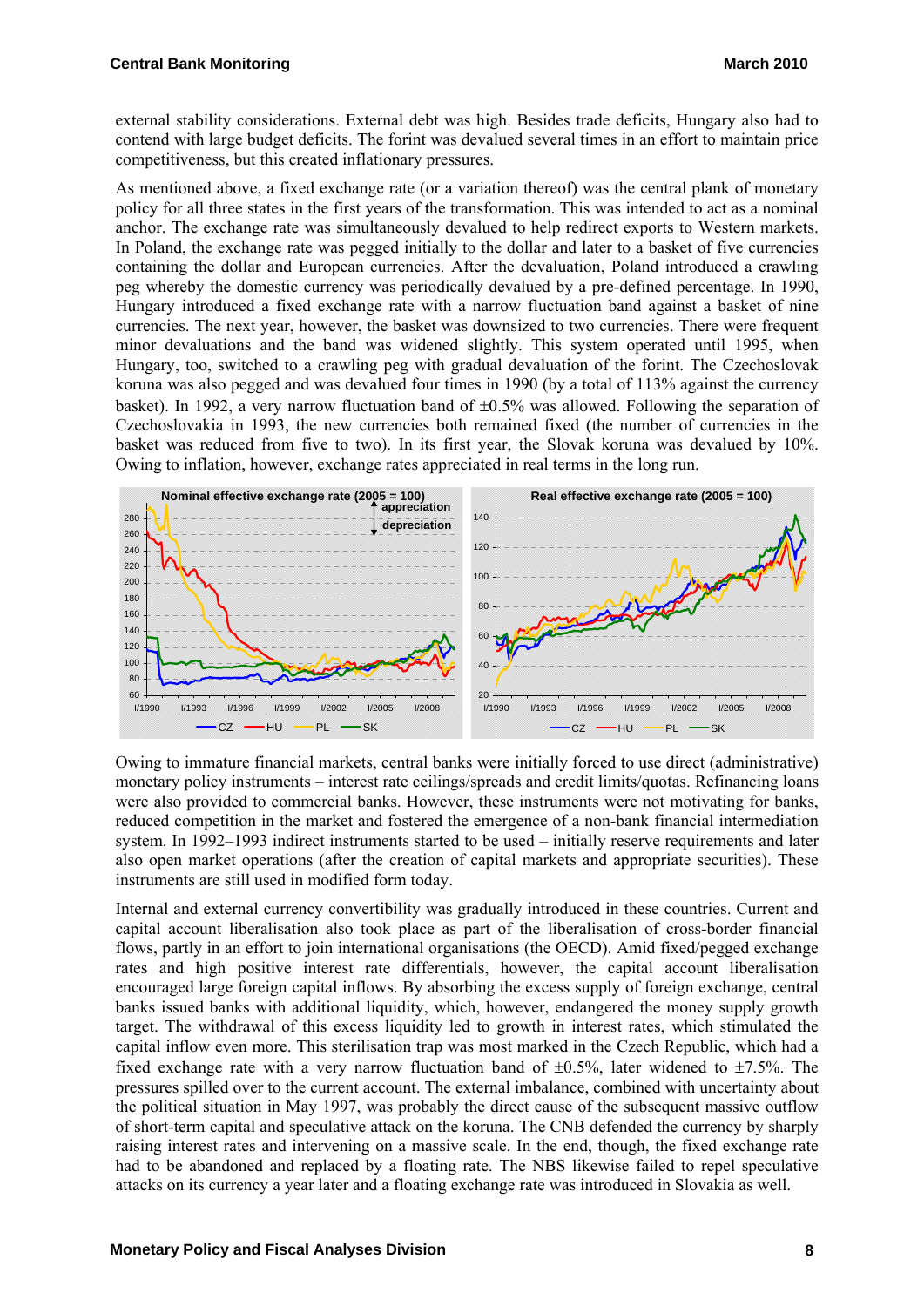#### **A new monetary policy coat – inflation targeting**

After floating the exchange rate, the CNB initially kept on targeting the money supply. However, inflation expectations were not sufficiently anchored and fostered rising inflation. In December 1997, a new monetary policy regime was chosen – inflation targeting. Owing to uncertainty regarding the rate and magnitude of price administration measures (deregulation and indirect tax increases) and given their expected large effect on inflation, the inflation targets were initially set in the form of "net inflation", i.e. inflation net of regulated price effects and the first-round effects of changes to indirect taxes. 1999 saw the introduction of "escape clauses", i.e. exemptions from the obligation to hit the inflation target. As from 2001, the targets were set in the form of headline consumer price inflation in order to make them more transparent and comprehensible.

Poland opted for inflation targeting in 1999. In April 2000, the NBP abandoned the pegged exchange rate and introduced a managed float. Unlike the CNB, the Polish central bank did not specify any escape clauses and targeted headline inflation right from the outset. Hungary switched to inflation targeting in 2001. There, too, the target was set in the form of headline inflation. Hungary retained its fixed exchange rate against the euro with a fluctuation band widened to  $\pm 15\%$ . The MNB changed over to the regime gradually. The inconsistency of having an inflation target at the same time as an exchange rate fluctuation band led to a speculative attack on the forint in 2003. The fluctuation band of the forint was not abandoned until 2008.

The inflation targeting regime, which is still applied in the Czech Republic, Hungary and Poland today, has gradually evolved. Forecasting and decision-making processes have undergone rapid development. As the years have progressed, increasing emphasis has been put on systematic and transparent policy. The openness of monetary policy communication has also increased greatly.

Slovakia – whose economy is particularly small and open – embarked at the end of the 1990s on a different path. Until 2000 it was still officially targeting the money supply, despite simultaneously announcing inflation targets. In subsequent years its monetary policy was focused on inflation targets, although inflation targeting was not officially declared until 2005 (see below). Moreover, the NBS still monitored the exchange rate and intervened several times.

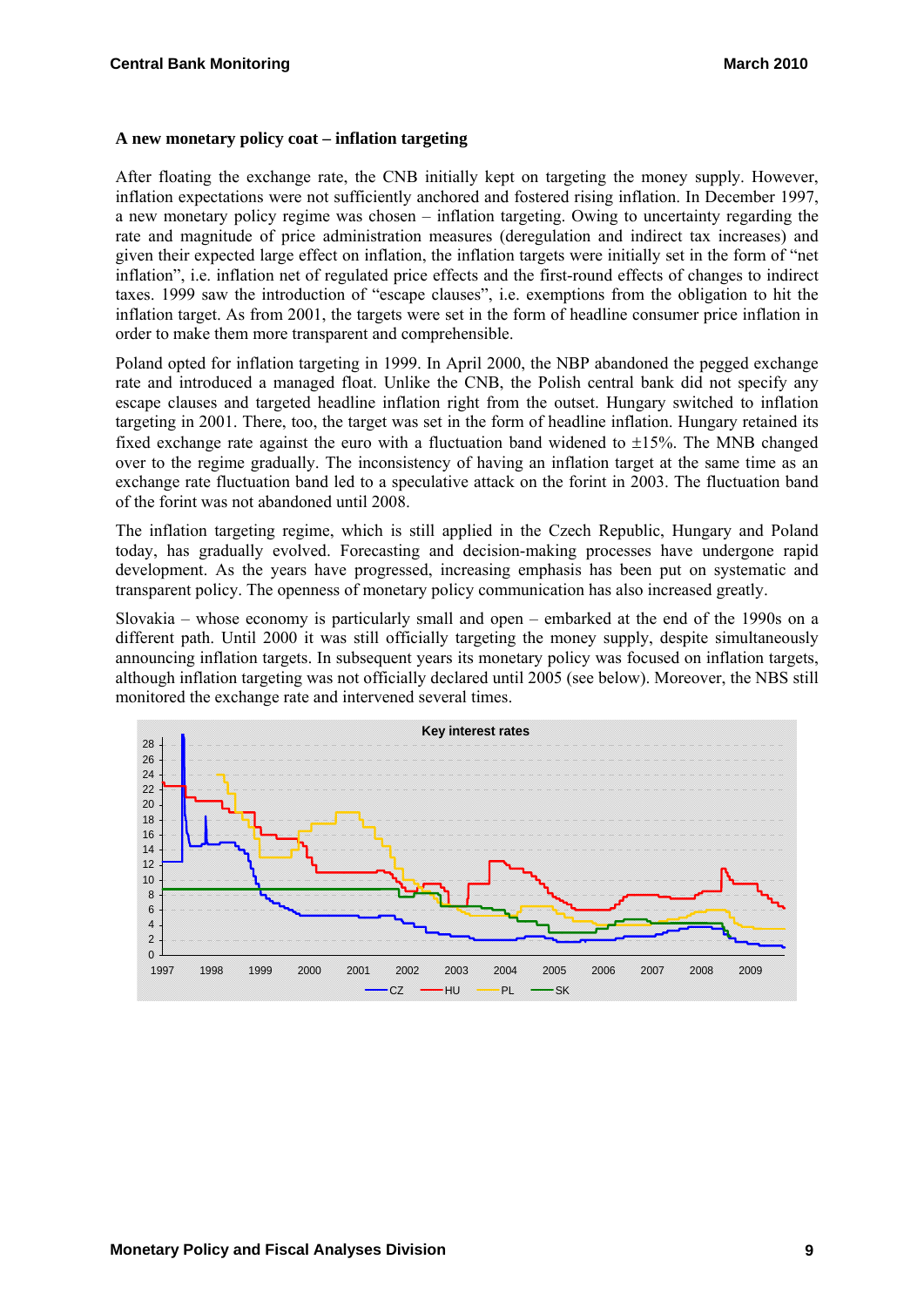

#### **Monetary policy in the European integration process**

Starting in the second half of the 1990s, monetary policy was also greatly affected by the countries' planned entry into the EU and the euro area. EU entry was conditional on achieving four fundamental freedoms: free movement of goods, services, capital and persons. The specific set of requirements was defined as the "Copenhagen criteria". The main conditions pertaining to central banks were central bank independence, a ban on monetary financing, and the setting of price stability as the primary monetary policy objective. Monetary policy instruments were also harmonised – the use of administrative instruments was eliminated, the role of setting interest rates was emphasised, the reserve ratio was gradually reduced and the basic parameters of the reserve requirement were changed.

All four countries joined the EU in May 2004. Their central banks thus became part of the European System of Central Banks. On signing the accession treaty all four nations simultaneously undertook to join the monetary union in the future, after fulfilling the Maastricht convergence criteria. In addition to economic criteria (relating to public finance, inflation, interest rate stability and exchange rate stability) these conditions contain a requirement for compatibility of legislation with the Statute of the ESCB and of the ECB.

Slovakia made the decision to join the EU in 2002. Its euro adoption strategy was approved the next year. In November 2005, Slovakia began targeting inflation under the conditions of the ERM II, in which the exchange rate had to be kept within a fluctuation band of  $\pm 15\%$  for at least two years. The central rate was devalued twice after the introduction of this regime – by 8.5% in March 2008 and by 17.6% in May 2008. The irrevocable conversion rate between the Slovak koruna and the euro was set in July 2008. Slovakia succeeded in fulfilling all the euro area entry conditions, achieving a low rate of inflation even amid rapid economic growth.

The other three countries are not currently compliant with the euro adoption criteria and have so far not even entered the ERM II. Consequently, these states cannot be expected to join the euro area in the next few years.

#### **Financial and economic crisis**

The global crisis hit all four economies with varying intensity and revealed their weak spots. Poland fared best in terms of GDP growth, as its growth remained positive in 2009. Poland was aided in this mainly by its lower degree of economic openness and large domestic market. The other economies are more dependent on exports. Czech and Slovak exports, moreover, are heavily concentrated in the automobile industry. Commercial banks in these countries owned few or no toxic assets but became more cautious after the crisis erupted both towards other banks and as regards lending to clients. The Czech, Polish and Slovak economies were thus hit mainly by the second-round effects of the crisis, i.e. by falling exports and a subsequent decline in domestic demand, growth in unemployment and pressure on public budgets.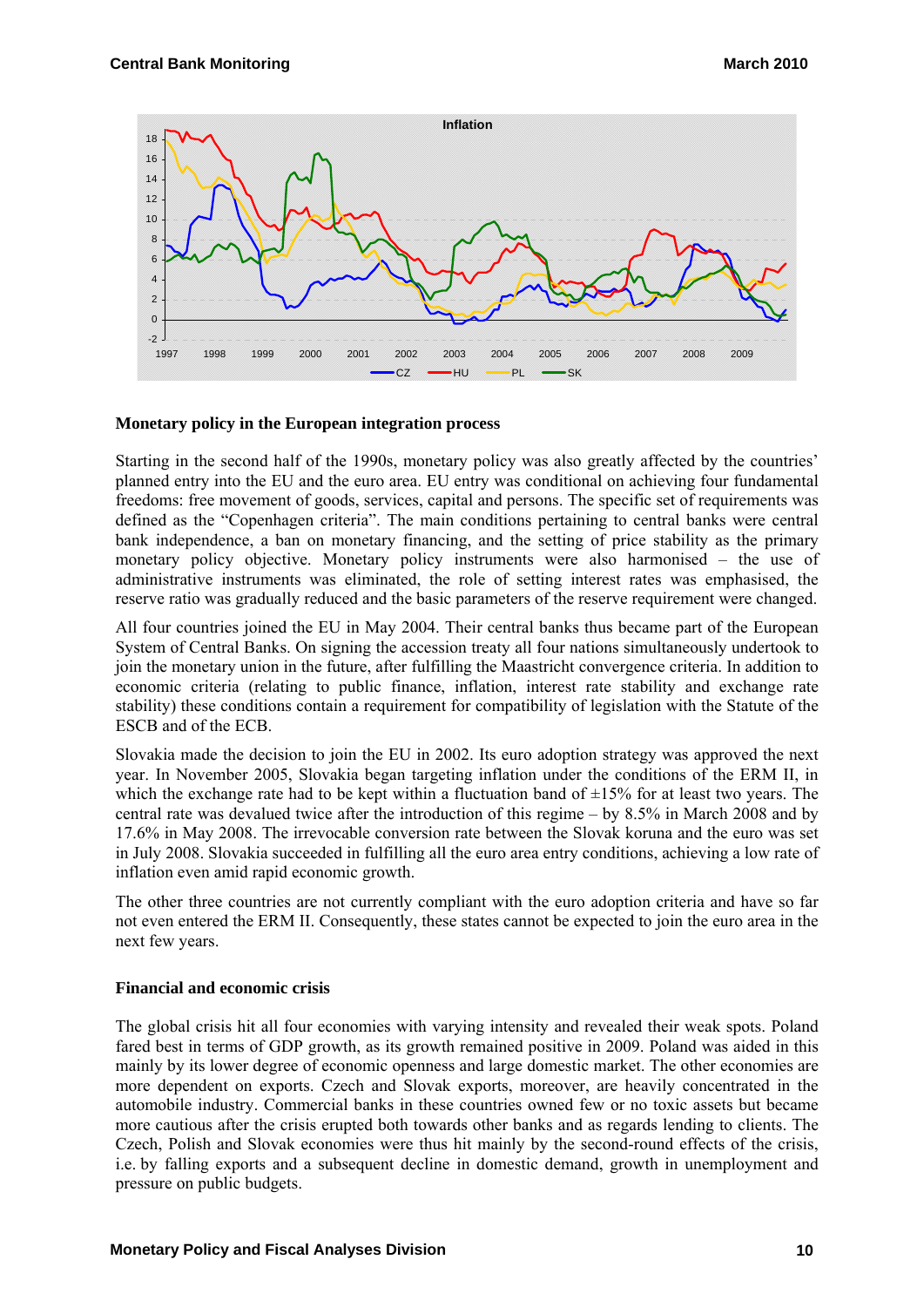

Hungary was hardest hit, having entered the crisis with large foreign currency debt and high government debt. The events of autumn 2008 led to a financing crisis. The government bond market froze up and, after the forint plunged, the foreign exchange market did likewise. The continuing depreciation of the forint also increased repayments of foreign currency loans, triggering concerns about the soundness of the banking system. In an effort to halt the slide of the forint the MNB raised rates at a time when other central banks were easing monetary policy. There was a need to supply missing liquidity (including foreign currency liquidity) into the system and in particular to restore investor confidence. Hungary received an exceptionally large loan totalling \$25 billion from international institutions. The IMF is also providing it with expert assistance, the overriding goal being fiscal consolidation. FX swap lines in euros and Swiss francs have been opened (besides Hungary also in Poland, where the proportion of foreign currency loans is also relatively high).

After the problems in Hungary erupted, the other currencies of the region also weakened. This gave some producers the advantage of improved price competitiveness during the crisis, but borrowers with foreign currency loans saw a large increase in repayments. The only country to experience no depreciation of its currency was Slovakia, which on 1 January 2009 became the sixteenth member of the euro area and changed over to the euro.

For all the countries under review, economic activity bottomed out in 2009 and began to recover very slowly. The labour market will rebound with a lag. Central banks are responding to the situation with relaxed monetary conditions with rates at historical lows. Long-term rates, however, are also being affected by problems with public finance sustainability.

#### **Conclusion**

The countries under review have travelled a long way in the last 20 years, from central planning to a functioning market economy. Their central banks have likewise been transformed. Over the last two decades they have had to deal with many difficult and unique monetary policy situations and challenges. Recent years in particular have shown that despite the similar starting positions of all the countries under review at the beginning of the 1990s, subsequent developments in the region have been quite diverse. It can be seen that the courses followed by these countries and their ability to cope with the tough conditions of a globalised world economy are determined largely by their actions in the field of economic and monetary policy.